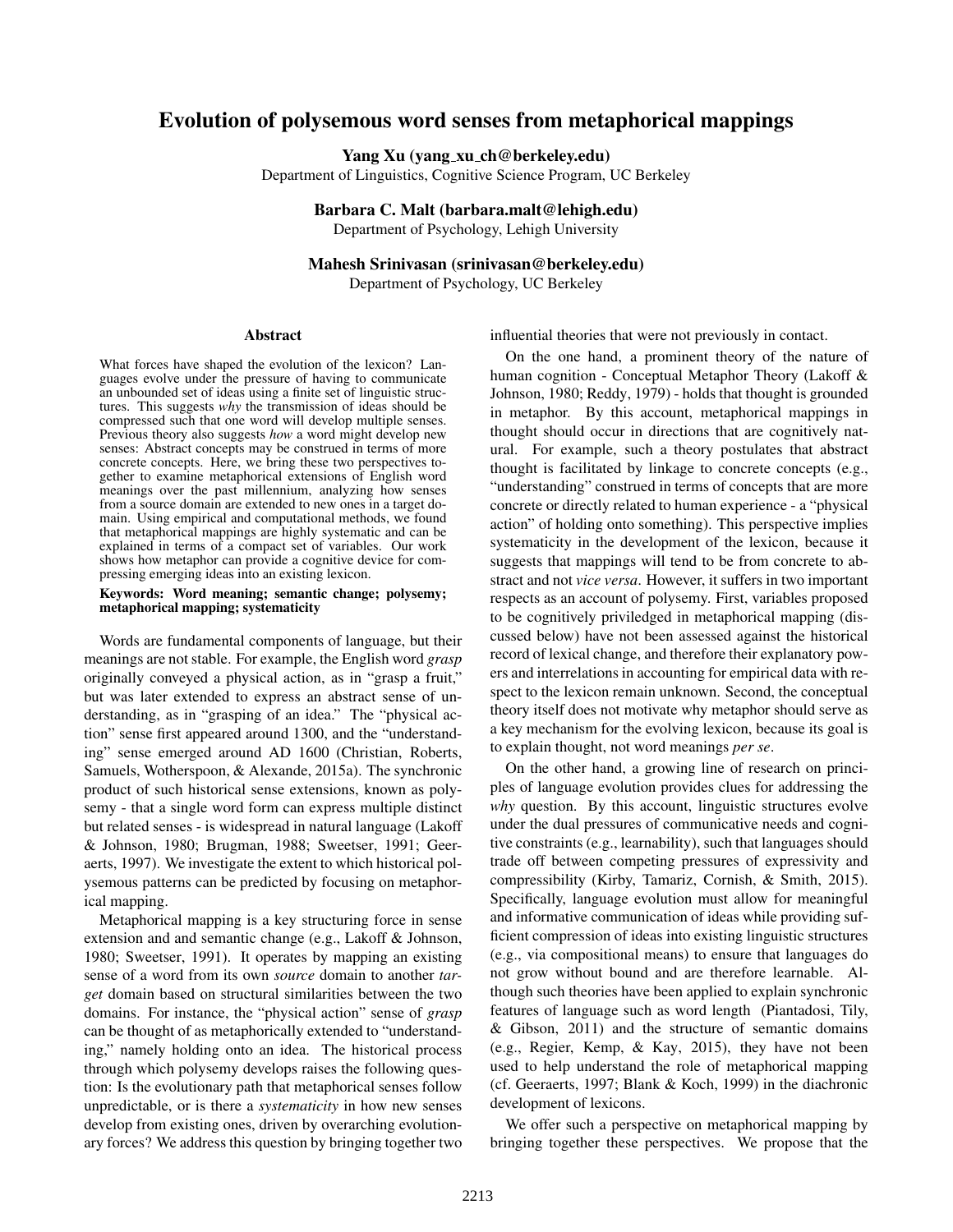unique nature of metaphor in lexical evolution is precisely explained by functional needs for expressive communication and cognitive constraints for learnability. In one respect, metaphorical mapping facilitates meaningful communication of emerging ideas, such that when a speaker uses a word in a novel sense metaphorically, the listener should find it cognitively effortless to decode the intended meaning (cf., Traugott, 2003). In another respect, metaphorical mapping serves as a compression device that effectively folds emerging meanings into existing words without requiring construction of word forms *de novo*. As such, it serves as a strategic device that trades off between communicative and cognitive constraints. Our proposal predicts that metaphorical sense mappings should occur in systematic ways by conforming to both communicative and cognitive constraints.

We critically assess this idea by analyzing a large set of metaphorical mappings between source and target domains and spanning 1300 years, dating from Anglo-Saxon English to the present. We seek to predict the historical ordering of sense extension by testing whether some domains are more likely to be the starting point of an historical trajectory (the source domain) while others are more likely to be the endpoint (target domain). To our knowledge, this is the first large-scale study evaluating the predictability and directionality of polysemous metaphorical mappings against the record of historical change in a lexicon.

## Candidate variables

We identify six candidate variables for metaphorical mapping based on communicative and cognitive considerations. Three of the variables we test are suggested by Conceptual Metaphor Theory (Lakoff & Johnson, 1980; Reddy, 1979). Applied to the development of word senses, meanings that are easier to understand and more richly experienced - because they are more concrete and tied to bodily experience - might develop earlier in historical time and might be especially accessible, well-structured, and conceptualized. As such, they may lend themselves to extension via metaphorical processes because such extensions would provide a high degree of efficiency and expressivity. These considerations provide the following predictions:

**Concrete**  $\rightarrow$  **Abstract**. Word senses that refer to things perceived through the sensory systems should serve as a source of metaphorical mappings, relative to ones labeling less perceptible referents (Lakoff & Johnson, 1980).

Embodied  $\rightarrow$  Disembodied. Word senses that refer to things that are more directly and viscerally experienced through our bodies should serve as a source of metaphorical mappings, relative to senses that label referents less directly experienced through our bodies (Lakoff & Johnson, 1980).

External  $\rightarrow$  Internal. Word senses that refer to entities in the external world should serve as a source of metaphorical mappings, relative to senses that label internal, mental entities (e.g., emotions or feelings). This would be predicted if internal entities are understood in terms of external things (Sweetser, 1991), and/or if external entities are more easily lexicalized than internal entities (because external things are easier to indicate ostensively).

An additional three variables can be motivated based on the proposal that metaphorical extensions tend to be communicatively efficient and expressive, which includes describing target domains in vivid and emotionally-valenced ways.

Animate  $\rightarrow$  Inanimate. Insofar as animate entities hold a special status within our mental lives (Silverstein, 1976; Traugott, 2003), words referring to them may be more expressive than those referring to less animate entities, and thus may be recruited by speakers to vividly convey salient features of an intended referent to addressees. Thus, words that refer to animate entities could serve as a source of metaphorical mappings, relative to words that label inanimate entities.

Less valenced  $\rightarrow$  More valenced. If metaphoricallyderived senses arise in part because of their expressive power, we might expect derived senses to be more emotionally valenced than originating senses. This predicts that when word senses from source domains are extended, the resulting senses in the target domain will be more emotionally valenced (Ullmann, 1957).

More Intersubjective  $\rightarrow$  Less intersubjective. Intersubjectivity refers to the degree to which people experience something the same way and agree about the nature of that experience (Traugott, 2003). For example, most people would agree about whether or not a chair is wooden (making it more intersubjective) but not necessarily about whether it is beautiful (making it less intersubjective). Word meanings that are more intersubjective can be easier to understand or establish labels for;<sup>1</sup> They would thus tend to serve as a source of metaphorical mappings, relative to senses with less intersubjective meanings.

In sum, at least six potential variables are worthy of evaluation. Some of these variables are likely to be correlated with one another—an important aspect that we address in our analysis. For example, many of the same word meanings are likely to be external, concrete, intersubjective, and embodied. Despite this fact, these variables are not identical and can in principle be teased apart from one another. For example, some highly concrete word meanings, like *table* and *arm* differ in how embodied they are: e.g., arms are more viscerally and directly experienced than tables.

### Materials and methods

To explore metaphorical sense mappings in history, we drew on the corpus of metaphorical mappings of English provided by the Mapping Metaphor project (2015). We describe this database and the empirical methods for obtaining behavioral ratings of the six variables.

Historical database We obtained data from the Metaphor Map of English database (Christian, Roberts, Samuels, Wotherspoon, & Alexande, 2015b), which identifies metaphorical links among different semantic domains (as defined within the database) over more than a millennium. This

<sup>1</sup>Personal communication via Eve Sweetser.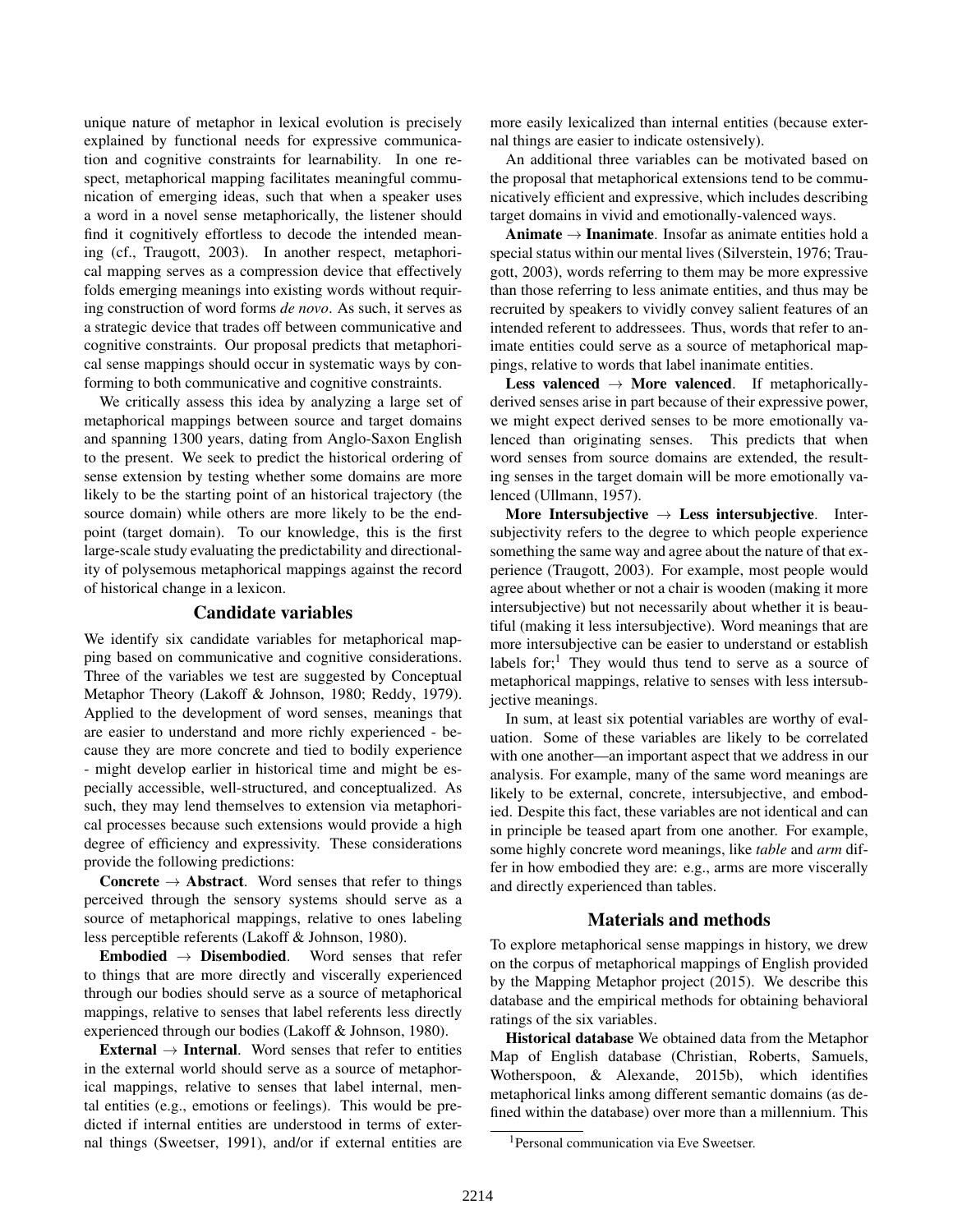database provides metaphorical sense changes identified and coded from 793,742 word forms and 225,131 semantic domains (e.g., some domains include "textiles," "digestive organs," "anger," "pride," etc.) in the Historical Thesaurus of English project (Christian et al., 2015a), based on the *Oxford English Dictionary* and A Thesaurus of Old English (Roberts, Christian, & Grundy, 2015). Each semantic domain defines a category of meaning that word senses can evolve from (source domain) or towards (target domain). We used all domains having full date and word information 1) source domain, 2) target domain, 3) earliest of period of extension between these domains, and 4) some sample words that participated in this extension. In sum, this data set contains records of historical metaphorical sense mappings among 400 semantic domains. The data set contains mappings spanning an 1100 year period, from the Old English period around AD 800 through to the present era, around AD 1950. Within the database, the metaphorical mappings were summarized separately for the Old English period (i.e., before AD 1100), and in 50-year steps for the subsequent 800 years, providing 18 unique historical time points for our analysis. In total, the database lists over 5,000 pairs of domains, indicating the historical direction of sense extension among each pair of domains. Three types of directions were recorded: 1)  $A \rightarrow B$ , i.e. A is source and B is target; 2)  $A \leftarrow B$ , i.e. A is target and B is source; 3)  $A \leftrightarrow B$ , i.e. bidirectional. Our analysis in the following section aims to predict these relationships among domains based on the ratings described.

Ratings We gathered ratings of the 400 semantic domains along the six target variables discussed above through an online survey. For each variable, participants rated each of the 400 domains on a 1-7 scale. Participants first read a definition of each domain (e.g., "Plant" - A living thing that grows in the ground, usually has leaves or flowers, and needs sun and water to survive). These definitions were assembled by consulting the *Merriam-Webster Dictionary*. After reading the definition of the domain, participants were asked to rate the domain on one of six variables. For example, for concreteness, participants selected a number between 1 and 7, where 1 represented "highly abstract," 7, "highly concrete," and 4, "intermediate." Similarly, for valence, 1 represented a "highly negative" emotional response , 7 "highly positive," and 4, "intermediate" or neutral. Because a large number  $(400$  domains  $\times$  6 variables) of ratings needed to be completed, each participant rated a block of 40 domains randomly sampled from the 400 for a single variable. Data were collected from 1448 participants using the Qualtrics survey software,<sup>2</sup> disseminated via Amazon's Mechanical Turk.<sup>3</sup> Data from participants whose native language was not English, and from those who did not respond correctly to three "catch" trials assessing attention to the task, were discarded. We obtained on average 18 (SD=2) ratings for each of the domainvariable questions with a standard deviation of 1.6 (SD=0.32) in inter-subject agreement.

# Computational analyses and results

To investigate systematicity in metaphorical mapping, we performed two analyses to account for 1) diachronic ordering and 2) synchronic asymmetry in metaphorical sense mappings recorded in the historical database. We describe each of these analyses.

Diachronic ordering of metaphorical mappings. We used a set of parameter-free models to predict directions of metaphorical mappings among semantic domains. Specifically, for each of the variables described above, we created a model that specified the predicted direction of mapping between a pair of semantic domains by calculating the difference in average empirical ratings of these two domains along the variable dimension. For example, for the animacy variable, we predicted the direction of mapping to be Animate→Inanimate, such that the domain that was rated as more animate on average should serve as the source, and the domain that was rated less animate on average should serve as the target. Our models also predicted bidirectional mappings (accounting for 6.76% of the available mappings) if the average ratings of two domains were equal. Since the valence predictor is polarized (i.e. a concept can be either positive or negative), we calculated the absolute value of its ratings, and for this model predicted the direction of mapping betwen domains to follow Less valenced→More valenced. Thus, a domain rated 7 (highly positive) would be treated as equallyvalenced as a domain rated 1 (highly negative). Table 1 specifies the predictions of each model along with example mappings that the models successfully predicted in the database.

Each model made a prediction about the direction of extension (the source-target relation) at different historical epochs for a given pair of domains (e.g. *A* and *B*), out of three possibilities:  $A \rightarrow B$ ,  $A \leftarrow B$ , or  $A \leftrightarrow B$ . To establish a baseline, we considered a random model that predicted the direction of mappings arbitrarily. The results appear in Figure 1a. Overall, all models predicted directional change above chance. In particular, externality (accuracy =  $68.1\%$ ) and concreteness (67.6%) were roughly equivalent to one another, with each exceeding chance-level accuracies (33.3%) by twofold. These were followed by intersubjectivity, valence, and embodiment variables with accuracies all above 50%, while animacy (48.8%) explained the data the least. To verify that the specific predictive directions we proposed for these models were indeed more dominant than their opposite, e.g. Abstract→Concrete, we ran these models by reversing their predictive arrows. In each of these cases, we found that the predictive accuracy was substantially worse and closer to chance: animacy (44.2%), concreteness (25.4%), embodiment (40.5%), externality (25%), intersubjectivity (35.9%), valence (37%). These results support the view that historical metaphorical mappings are systematic rather than arbitrary, such that words are more likely to be extended from some domains toward other domains, compared to the re-

<sup>2</sup>http://www.qualtrics.com/

<sup>3</sup>https://www.mturk.com/mturk/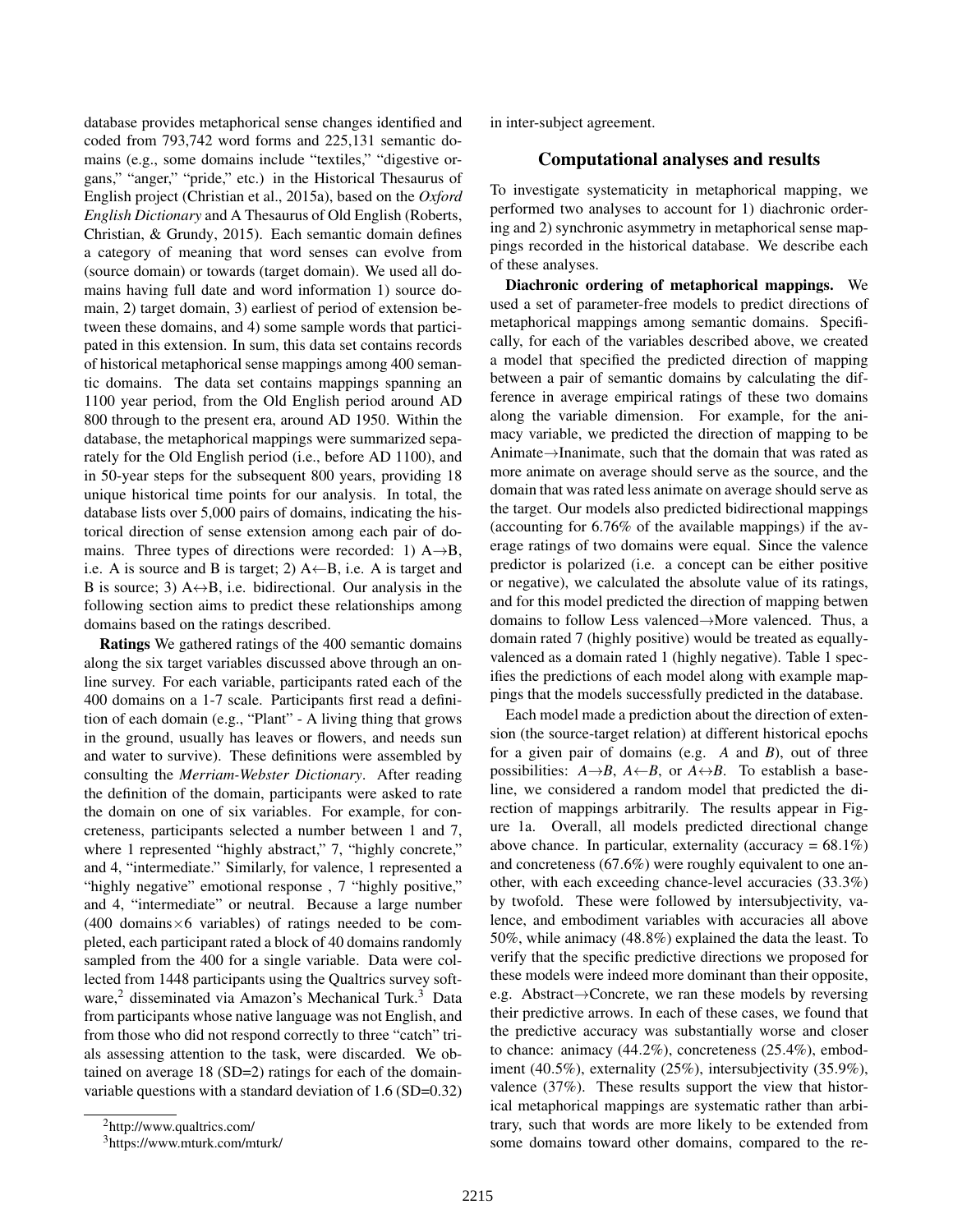| Existing sense (rating on dimension: 1-7) $\rightarrow$ New sense (rating) | <b>Attested word</b> | <b>Beginning of new sense</b> |
|----------------------------------------------------------------------------|----------------------|-------------------------------|
|                                                                            |                      |                               |
| $Birds(6.7) \rightarrow Night(1.7)$                                        | owl                  | 1400-1450                     |
| Baby and young person(6.7) $\rightarrow$ Courage(2)                        | lad                  | 1550-1600                     |
|                                                                            |                      |                               |
| Reflection (of light)(6) $\rightarrow$ Virtue(1.6)                         | clear                | 1350-1400                     |
| $Plant(6.8) \rightarrow Intellect(1.8)$                                    | vegetary             | 1550-1600                     |
|                                                                            |                      |                               |
| The human body(6.8) $\rightarrow$ Kinship and relationship(3.2)            | fleshly/flæsclic     | Old English                   |
| Bodily tissue(6.1) $\rightarrow$ Individual colours(2.1)                   | incarnate            | 1500-1550                     |
|                                                                            |                      |                               |
| $Light(6.4) \rightarrow Thought(1.1)$                                      | reflect              | 1550-1600                     |
| Fireworks $(6.7) \rightarrow$ Esteem $(1.4)$                               | sky-rocket           | 1850-1900                     |
|                                                                            |                      |                               |
| Place and position(5.2) $\rightarrow$ Supernatural(3.1)                    | presence             | 1650-1700                     |
| Mathematics(5.9) $\rightarrow$ Wisdom(3.5)                                 | calculative          | 1750-1800                     |
|                                                                            |                      |                               |
| Relative position(4.1) $\rightarrow$ Excitement(6.4)                       | up                   | 1300-1350                     |
| Granular texture(3.6) $\rightarrow$ Moral evil(1.3)                        | dusty                | 1600-1650                     |
|                                                                            |                      |                               |

Table 1: Model predictions and examples of model-predicted metaphorical sense mappings in English.

verse. The fact that the variables we considered helped predict the direction of metaphorical mappings also suggests that the communicative and cognitive factors we described constrain metaphorical extension.

Next, we aimed to explore whether the variables we assessed act in complementary ways, and account for unique variance in explaining directions of metaphorical extension. Specifically, we performed a correlation analysis and a follow-up residual predictive analysis. Figure 1b shows the inter-correlations between all pairs of variables. Externality and concreteness were most strongly correlated (Pearson  $r = 0.84$ ). We thus expected these variables to make similar predictions about mapping directions and for one to make little independent contribution to explaining the directionality of metaphorical mappings over the other. Intersubjectivity was most strongly correlated with both externality  $(r = 0.44)$ and concreteness  $(r = 0.47)$  among the remaining pairwise correlations. Animacy, embodiment and valence were generally less correlated with other variables.

To take into account these correlations, we applied a residual prediction procedure to analyze the total variance explained from all of these variables as follows. First, we found the variable that best predicted the directions of all available metaphorical mappings. We then iteratively searched for the variable that best predicted the remaining mappings until there existed no further variables. Figure 1c summarizes the total variance explained via this procedure. Strikingly, the variables together accounted for over 90% of all available mappings. Externality stood out as the single most accurate predictor, explaining 68% of mappings. Embodiment (14%) and valence (5%) explained the majority of the remaining data not predicted by externality, while animacy accounted for 2.3%. Finally, concreteness and intersubjectivity both explained no more than 1% of data. This is not to suggest that these latter variables play no role in explaining the data, but only that their power in explaining the residual variance was likely subsumed by the externality variable, with which they were highly inter-correlated.

Together, our findings suggest that externality, embodiment, and valence define a relatively orthogonal space that can help explain the directionality of the large majority of metaphorical mappings in the historical dataset. These findings provide the first large-scale evidence for the idea that metaphorical senses have been developed in systematic and constrained ways.

Synchronic asymmetry in metaphorical mappings. Our analysis so far has focused on metaphorical mappings at different historical points, but the outcome of these diachronic changes should also be reflected in more global, time-independent asymmetries as to which domains tend to be the sources of metaphorical extension, and which the targets. To explore this further, we examined the extent to which the variables we proposed would explain the asymmetry of semantic domains. Namely, can we predict which domains tend to be sources and which tend to be targets considering all available metaphorical mappings across time points?

To address this question, we first needed to specify a quantifiable indicator of source-target asymmetry for each semantic domain. To do so, we created an asymmetry index (*AI*), formally defined as the difference between two probabilities:

$$
AI = p(source) - p(target)
$$
 (1)

Here *p*(*source*) is the probability of a domain serving as a source of metaphorical mappings across all time points in history (i.e. a synchronic summary of "source" strength), and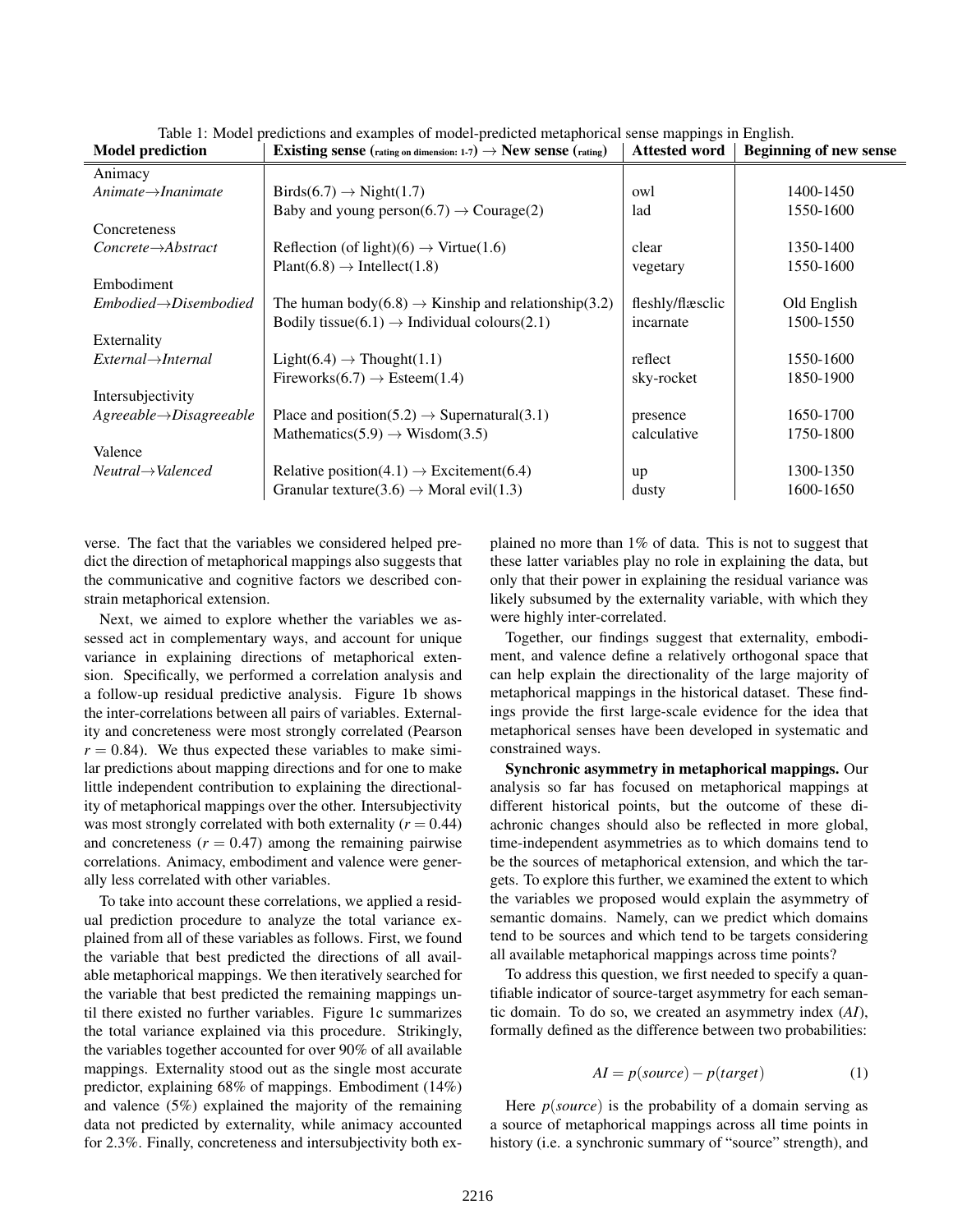

Figure 1: Summary of results on predicting historical order of metaphorical sense mappings. a) Prediction from individual variables. "OE" stands for Old English. b) Correlations among the variables. c) Variance explained by the variables.

*p*(*target*) is the probability of a domain being a target. A high positive value of *AI* indicates a strong source domain, whereas a low negative value of *AI* indicates a weak source (or strong target) domain. We computed these probabilities by summing all cases of metaphorical mapping where a domain served as a source or target respectively in history and normalized them by the total number of mappings. Table 2 lists the strongest source and target domains in the dataset based on this measure.

Having obtained the asymmetry indices, we then correlated the mean empirical ratings of each variable with the degree of source-target asymmetry in these domains. Figure 2a summarizes the results. All variable ratings except for those of animacy correlated significantly with the asymmetry indices ( $p < 0.01$  for the five predictive variables). Specifically, externality (Pearson  $r = 0.46$ ) and concreteness ( $r = 0.42$ ) showed the highest strengths of correlation, similar to their leading roles in predicting direction of metaphorical mappings. Intersubjectivity ( $r = 0.22$ ) and embodiment ( $r = 0.13$ ) were moderately correlated with the AI. These results suggest that domains that are external, concrete, embodied, and share a conceptualization across people, tend to serve as the source of metaphorical mappings across history. Finally, valence negatively correlated  $(r = -0.19)$  with the asymmetry index, suggesting that more valenced domains tend to be the target, also consistent with our previous findings.

Again taking into account the intercorrelated nature of the variables, we performed a multiple linear regression to examine the relative contributions of the six variables. We expected the most important (and orthogonal) predictor ratings to be weighted the highest when regressed against the asymmetry index. Figure 2b shows the relative contributions of these variables as reflected by their weights. The regression fit has a Pearson  $r = 0.42$  ( $p < 0.001$ ). The candidate with the

Table 2: Listing of the strongest source and target domains based on the source-target asymmetry index.

| <b>Strongest sources</b> | <b>Strongest targets</b>              |
|--------------------------|---------------------------------------|
| <b>Textiles</b>          | Excitement                            |
| Supernatural             | Pride                                 |
| Digestive organs         | Anger                                 |
| <b>Hardness</b>          | Hatred & hostility                    |
| Softness                 | Bad                                   |
| Ruminants                | Behaviour & conduct                   |
| Cultivated plants        | Money                                 |
| Wetness                  | Literature                            |
| Darkness                 | Fear                                  |
| Solidity & density       | Vigorous action & degrees of violence |

largest absolute weight was externality (*p* < 0.001), followed by embodiment ( $p < 0.09$ ) and valence ( $p < 0.26$ ) although neither contributed significantly beyond externality. This result is largely consistent with the previous results where we found that the same set of variables accounted for most of the variance in in explaining metaphorical mapping directions during different historical epochs.

Taken together, our diachronic and synchronic analyses suggest that metaphorical sense extensions are highly systematic and support efficient compression of emerging senses along a compact set of variable dimensions.

## **Conclusion**

The present study focused on one of the principal mechanisms of polysemy generation: metaphorical sense mapping. We found that mappings recorded in a large historical database of English can be explained by a compact set of variables. Our investigation lends convincing support that